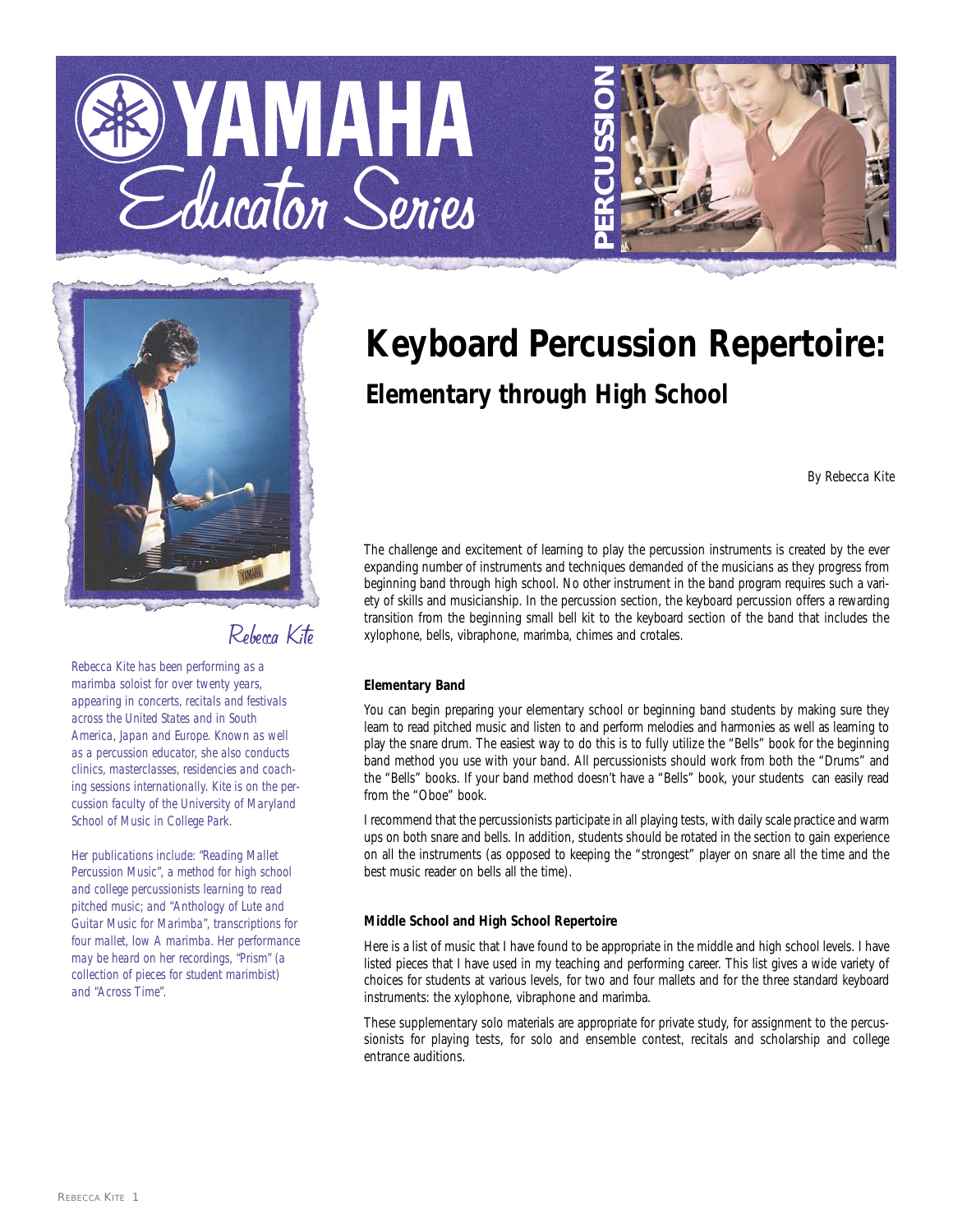# *2 Mallets*

Rebecca Kite

| <b>Composer</b>          | <b>Title</b>                    | <b>Instrument</b>      | Level |
|--------------------------|---------------------------------|------------------------|-------|
| Abe, Keiko               | Prism                           | M, X                   | 5     |
| Bach, J.S.               | Suites for Unaccompanied Cello  | M                      | 4/5   |
| Corelli, Archangelo      | Sonatas for Violin              | M                      | 4/5   |
| Diemer, Emma Lou         | Toccata for Marimba             | M                      | 4     |
| Edwards, Ross            | Marimba Dances (Mvt. 1)         | M                      | 5     |
| Gomez, Alice             | Anasazi                         | M, V, X                | 3     |
| Green, George Hamilton   | Xylophone Rags                  | X, M                   | 5     |
| Irvin, Lorraine Goodrich | Octave Etude                    | M                      | 4     |
| Kite, Rebecca            | Reading Mallet Percussion Music | M (bass & treble clef) | 3/4   |
| McMillan, Thomas         | Keyboard Percussion Technique   | M, V, X                | 3     |
| Spears, Jared            | Caccia Caper                    | M                      | 4     |
| Spears, Jared            | <b>Woodworks</b>                | M                      | 3     |

# *Percussion Technique*

| Composer                | Title                       | Instrument          | Level |
|-------------------------|-----------------------------|---------------------|-------|
| Zivkovic, Nebojsa Jovan | My First Book for Xylophone | M.X                 |       |
| Zivkovic, Nebojsa Jovan | Funny Xylophone Book 1      |                     | 3/4   |
| Zivkovic, Nebojsa Jovan | Funny Vibraphone Book 1     | $V$ (2 & 4 mallets) | 3/4   |

# *4 Mallets*

| <b>Composer</b> | <b>Title</b>     | <b>Instrument</b> | <b>Level</b> |
|-----------------|------------------|-------------------|--------------|
| Gipson, Richard | Prayer           | M                 | 3            |
| Gipson, Richard | Monograph IV     | M (low A)         | 5            |
| Glennie, Evelyn | A Little Prayer  | M                 | 3            |
| Gomez, Alice    | Mbira Song       | M                 | 3            |
| Gomez, Alice    | Marimba Flamenca | M                 | 3            |
| Gomez, Alice    | Gitano           | M (low A)         | 4            |
| Gomez, Alice    | Etude in D Minor | M                 | 4            |
| Gomez, Alice    | Raindance        | M                 | 5            |
| Lipner, Art     | Crystal Mallet   | V                 | 4            |
| Maxey, Linda    | Amazing Grace    | M                 | 3            |



Yamaha Corporation of America • Band & Orchestral Division 3445 East Paris Ave., SE • P.O. Box 899 • Grand Rapids, MI 49518-0899 www.yamaha.com/band